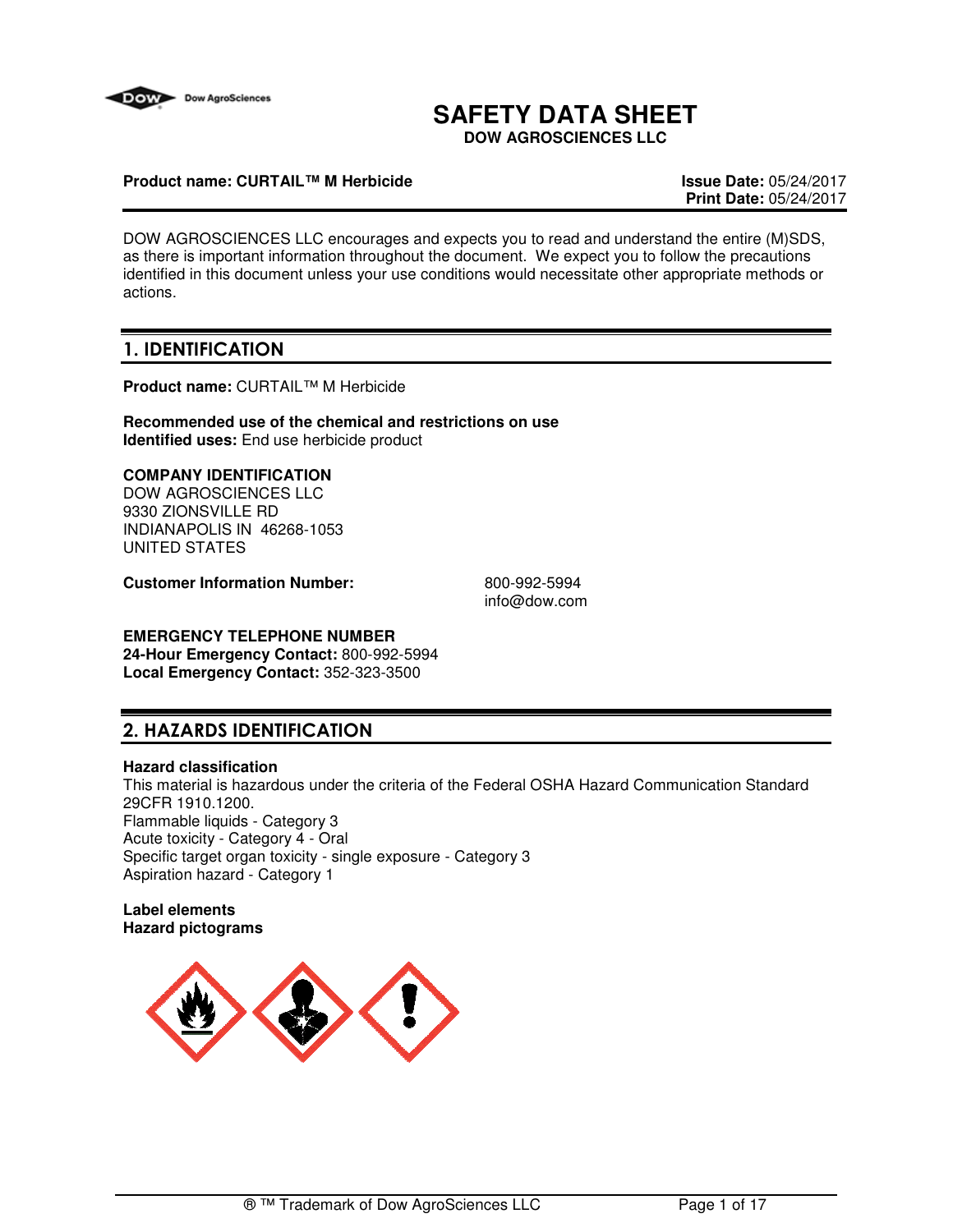#### Signal word: **DANGER!**

#### **Hazards**

Flammable liquid and vapour. Harmful if swallowed. May be fatal if swallowed and enters airways. May cause respiratory irritation.

# **Precautionary statements**

#### **Prevention**

Keep away from heat/sparks/open flames/hot surfaces. No smoking. Keep container tightly closed. Ground/bond container and receiving equipment. Use explosion-proof electrical/ ventilating/ lighting/ equipment. Use only non-sparking tools. Take precautionary measures against static discharge. Avoid breathing dust/ fume/ gas/ mist/ vapours/ spray. Wash skin thoroughly after handling. Do not eat, drink or smoke when using this product. Use only outdoors or in a well-ventilated area. Wear protective gloves/ eye protection/ face protection.

## **Response**

IF SWALLOWED: Immediately call a POISON CENTER/doctor. IF ON SKIN (or hair): Remove/ Take off immediately all contaminated clothing. Rinse skin with water/ shower. IF INHALED: Remove victim to fresh air and keep at rest in a position comfortable for breathing. Call a POISON CENTER or doctor/ physician if you feel unwell. Do NOT induce vomiting.

In case of fire: Use dry sand, dry chemical or alcohol-resistant foam for extinction.

#### **Storage**

Store in a well-ventilated place. Keep container tightly closed. Store in a well-ventilated place. Keep cool. Store locked up.

#### **Disposal**

Dispose of contents/ container to an approved waste disposal plant.

#### **Other hazards**

No data available

# **3. COMPOSITION/INFORMATION ON INGREDIENTS**

This product is a mixture.

| Component                               | <b>CASRN</b> | Concentration |
|-----------------------------------------|--------------|---------------|
|                                         |              |               |
| 3,6-Dichloropicolinic acid (Clopyralid) | 1702-17-6    | 4.94%         |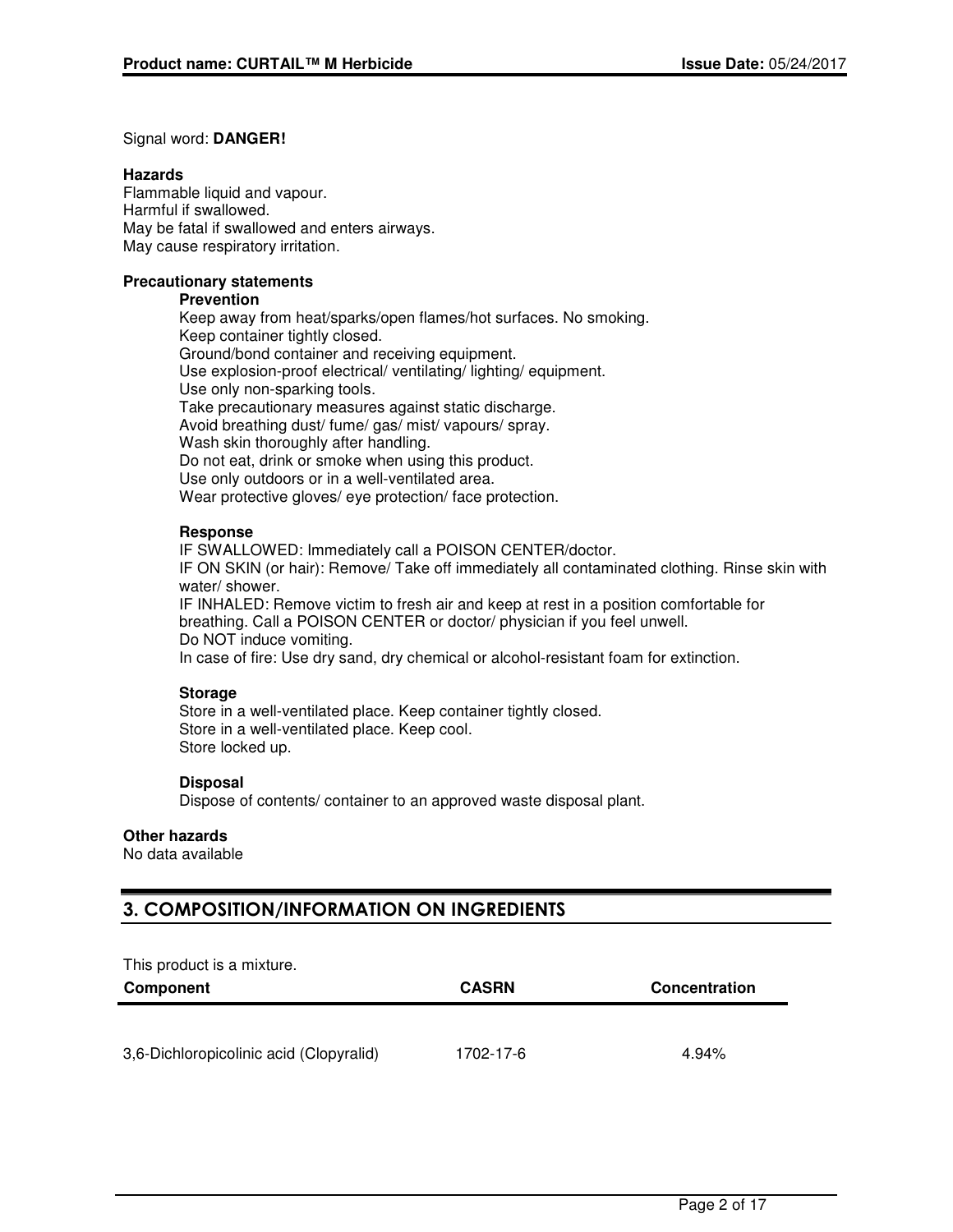| MCPA 2-EHE: 2-Methyl-4-<br>Chlorophenoxyacetic Acid 2-Ethylhexyl Ester | 29450-45-1    | 43.16%    |
|------------------------------------------------------------------------|---------------|-----------|
| Cyclohexanone                                                          | 108-94-1      | 19.9%     |
| Solvent naphtha (petroleum), light arom                                | 64742-95-6    | 19.4%     |
| 1,2,4-Trimethylbenzene                                                 | $95 - 63 - 6$ | $5.8\%$ * |
| 1,3,5-Trimethylbenzene                                                 | 108-67-8      | 1.5%      |
| Cumene                                                                 | 98-82-8       | $0.7\%$ * |
| Xylene                                                                 | 1330-20-7     | $0.1\%$ * |
| <b>Balance</b>                                                         | Not available | 4.5%      |

#### **Note**

The " \* ", or "asterisk", denotes component is present in the product as a sub-component of naphtha solvent.

# **4. FIRST AID MEASURES**

#### **Description of first aid measures**

**General advice:** First Aid responders should pay attention to self-protection and use the recommended protective clothing (chemical resistant gloves, splash protection). If potential for exposure exists refer to Section 8 for specific personal protective equipment.

**Inhalation:** Move person to fresh air. If person is not breathing, call an emergency responder or ambulance, then give artificial respiration; if by mouth to mouth use rescuer protection (pocket mask etc). Call a poison control center or doctor for treatment advice. If breathing is difficult, oxygen should be administered by qualified personnel.

**Skin contact:** Take off contaminated clothing. Rinse skin immediately with plenty of water for 15-20 minutes. Call a poison control center or doctor for treatment advice.

**Eye contact:** Hold eyes open and rinse slowly and gently with water for 15-20 minutes. Remove contact lenses, if present, after the first 5 minutes, then continue rinsing eyes. Call a poison control center or doctor for treatment advice. Suitable emergency eye wash facility should be available in work area.

**Ingestion:** Immediately call a poison control center or doctor. Do not induce vomiting unless told to do so by a poison control center or doctor. Do not give any liquid to the person. Do not give anything by mouth to an unconscious person.

**Most important symptoms and effects, both acute and delayed:** Aside from the information found under Description of first aid measures (above) and Indication of immediate medical attention and special treatment needed (below), any additional important symptoms and effects are described in Section 11: Toxicology Information.

#### **Indication of any immediate medical attention and special treatment needed**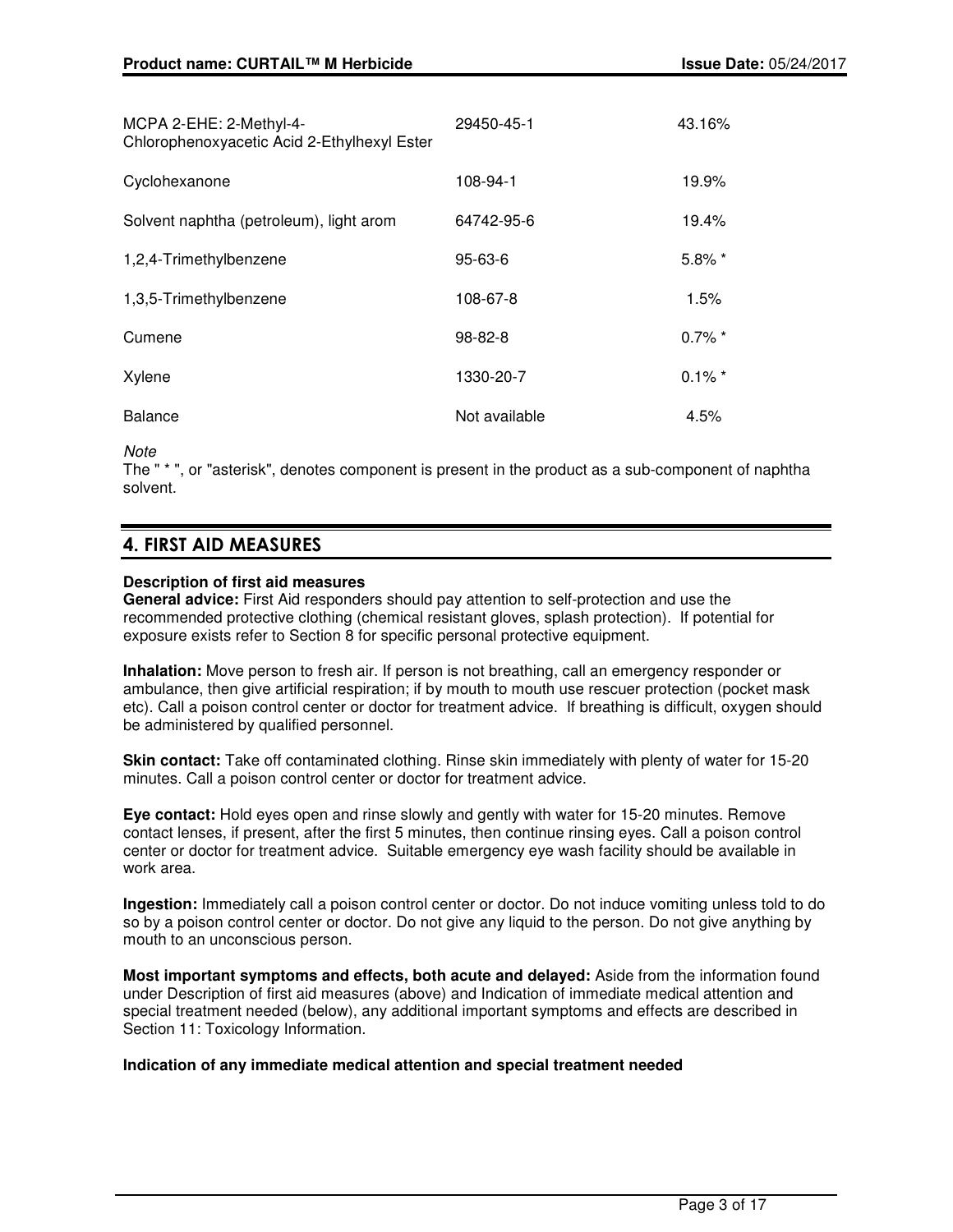**Notes to physician:** Maintain adequate ventilation and oxygenation of the patient. If lavage is performed, suggest endotracheal and/or esophageal control. Danger from lung aspiration must be weighed against toxicity when considering emptying the stomach. The decision of whether to induce vomiting or not should be made by a physician. No specific antidote. Treatment of exposure should be directed at the control of symptoms and the clinical condition of the patient. Have the Safety Data Sheet, and if available, the product container or label with you when calling a poison control center or doctor, or going for treatment.

# **5. FIREFIGHTING MEASURES**

**Suitable extinguishing media:** Water fog or fine spray. Dry chemical fire extinguishers. Carbon dioxide fire extinguishers. Foam. Alcohol resistant foams (ATC type) are preferred. General purpose synthetic foams (including AFFF) or protein foams may function, but will be less effective.

**Unsuitable extinguishing media:** No data available

# **Special hazards arising from the substance or mixture**

**Hazardous combustion products:** During a fire, smoke may contain the original material in addition to combustion products of varying composition which may be toxic and/or irritating. Combustion products may include and are not limited to: Hydrogen fluoride. Hydrogen chloride. Carbon monoxide. Carbon dioxide.

**Unusual Fire and Explosion Hazards:** Container may rupture from gas generation in a fire situation. Violent steam generation or eruption may occur upon application of direct water stream to hot liquids. When product is stored in closed containers, a flammable atmosphere can develop.

# **Advice for firefighters**

**Fire Fighting Procedures:** Keep people away. Isolate fire and deny unnecessary entry. Consider feasibility of a controlled burn to minimize environment damage. Foam fire extinguishing system is preferred because uncontrolled water can spread possible contamination. Use water spray to cool fire exposed containers and fire affected zone until fire is out and danger of reignition has passed. Fight fire from protected location or safe distance. Consider the use of unmanned hose holders or monitor nozzles. Immediately withdraw all personnel from the area in case of rising sound from venting safety device or discoloration of the container. Burning liquids may be extinguished by dilution with water. Do not use direct water stream. May spread fire. Eliminate ignition sources. Move container from fire area if this is possible without hazard. Burning liquids may be moved by flushing with water to protect personnel and minimize property damage. Contain fire water run-off if possible. Fire water run-off, if not contained, may cause environmental damage. Review the "Accidental Release Measures" and the "Ecological Information" sections of this (M)SDS.

**Special protective equipment for firefighters:** Wear positive-pressure self-contained breathing apparatus (SCBA) and protective fire fighting clothing (includes fire fighting helmet, coat, trousers, boots, and gloves). Avoid contact with this material during fire fighting operations. If contact is likely, change to full chemical resistant fire fighting clothing with self-contained breathing apparatus. If this is not available, wear full chemical resistant clothing with self-contained breathing apparatus and fight fire from a remote location. For protective equipment in post-fire or non-fire clean-up situations, refer to the relevant sections.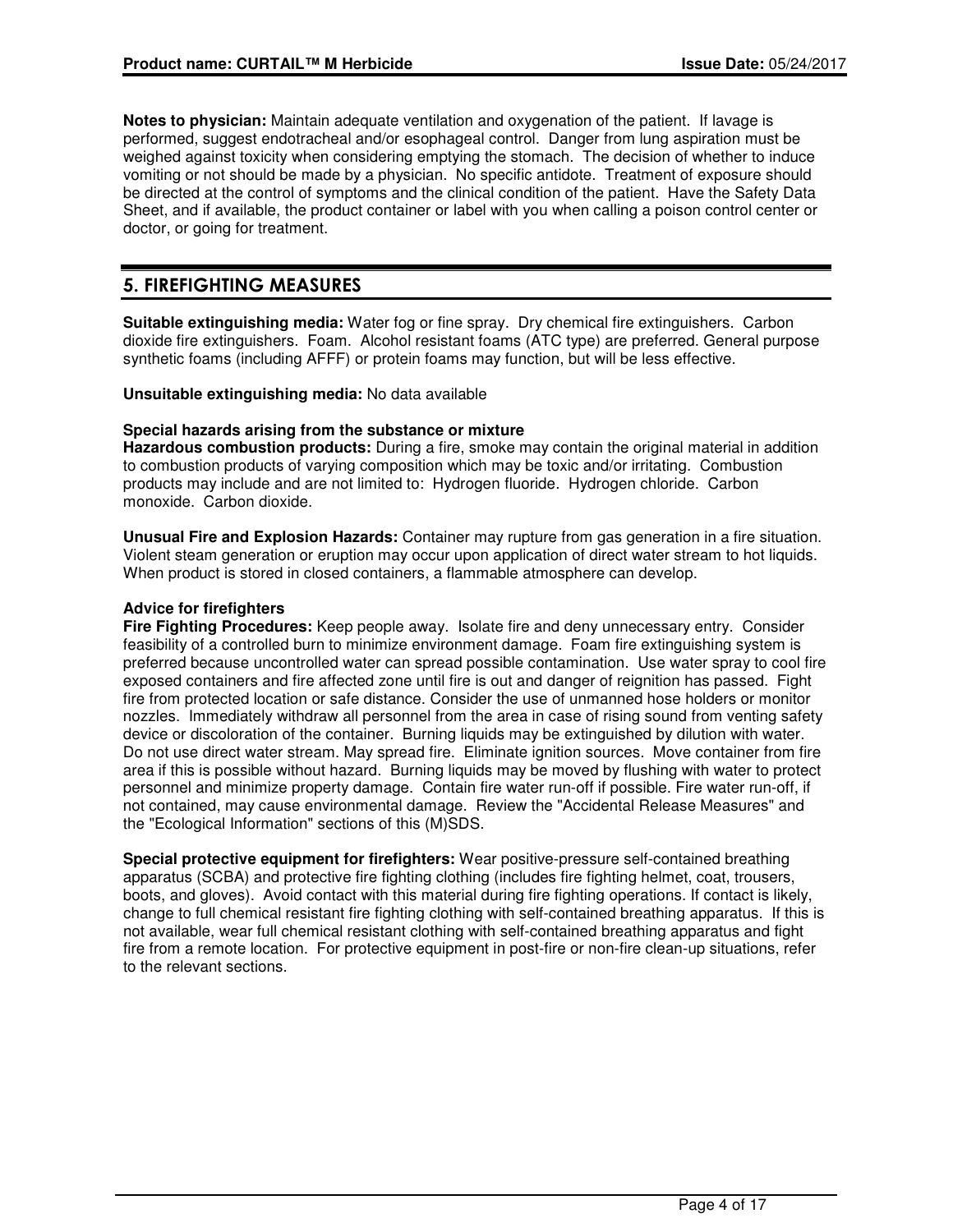# **6. ACCIDENTAL RELEASE MEASURES**

**Personal precautions, protective equipment and emergency procedures:** Isolate area. Keep unnecessary and unprotected personnel from entering the area. Keep upwind of spill. Ventilate area of leak or spill. No smoking in area. Eliminate all sources of ignition in vicinity of spill or released vapor to avoid fire or explosion. Vapor explosion hazard. Keep out of sewers. Refer to section 7, Handling, for additional precautionary measures. Use appropriate safety equipment. For additional information, refer to Section 8, Exposure Controls and Personal Protection.

**Environmental precautions:** Prevent from entering into soil, ditches, sewers, waterways and/or groundwater. See Section 12, Ecological Information. Spills or discharge to natural waterways is likely to kill aquatic organisms.

**Methods and materials for containment and cleaning up:** Contain spilled material if possible. Pump with explosion-proof equipment. If available, use foam to smother or suppress. Small spills: Absorb with materials such as: Clay. Dirt. Sand. Sweep up. Collect in suitable and properly labeled containers. Large spills: Contact Dow AgroSciences for clean-up assistance. See Section 13, Disposal Considerations, for additional information.

# **7. HANDLING AND STORAGE**

**Precautions for safe handling:** Keep away from heat, sparks and flame. Keep out of reach of children. Do not swallow. Avoid contact with eyes, skin, and clothing. Avoid breathing vapor or mist. Wash thoroughly after handling. Keep container closed. Use with adequate ventilation. No smoking, open flames or sources of ignition in handling and storage area. Electrically ground and bond all equipment. Use of non-sparking or explosion-proof equipment may be necessary, depending upon the type of operation. Containers, even those that have been emptied, can contain vapors. Do not cut, drill, grind, weld, or perform similar operations on or near empty containers. See Section 8, EXPOSURE CONTROLS AND PERSONAL PROTECTION.

**Conditions for safe storage:** Store in a dry place. Store in original container. Keep container tightly closed when not in use. Do not store near food, foodstuffs, drugs or potable water supplies. Minimize sources of ignition, such as static build-up, heat, spark or flame.

# **8. EXPOSURE CONTROLS/PERSONAL PROTECTION**

#### **Control parameters**

Exposure limits are listed below, if they exist.

| <b>Component</b>                           | Regulation                   | Type of listing           | Value/Notation        |
|--------------------------------------------|------------------------------|---------------------------|-----------------------|
| 3,6-Dichloropicolinic acid<br>(Clopyralid) | Dow IHG                      | TWA                       | 10 mg/m $3$           |
| Cyclohexanone                              | Dow IHG                      | TWA                       | $7.5$ ppm             |
|                                            | Dow IHG<br>Dow IHG           | <b>TWA</b><br><b>STEL</b> | <b>SKIN</b><br>15 ppm |
|                                            | Dow IHG                      | <b>STEL</b>               | <b>SKIN</b>           |
|                                            | <b>ACGIH</b><br><b>ACGIH</b> | <b>TWA</b><br><b>STEL</b> | 20 ppm<br>50 ppm      |
|                                            | OSHA Z-1                     | <b>TWA</b>                | 200 mg/m3 50 ppm      |
|                                            | <b>ACGIH</b>                 | <b>TWA</b>                | <b>SKIN</b>           |
|                                            | <b>ACGIH</b>                 | <b>STEL</b>               | <b>SKIN</b>           |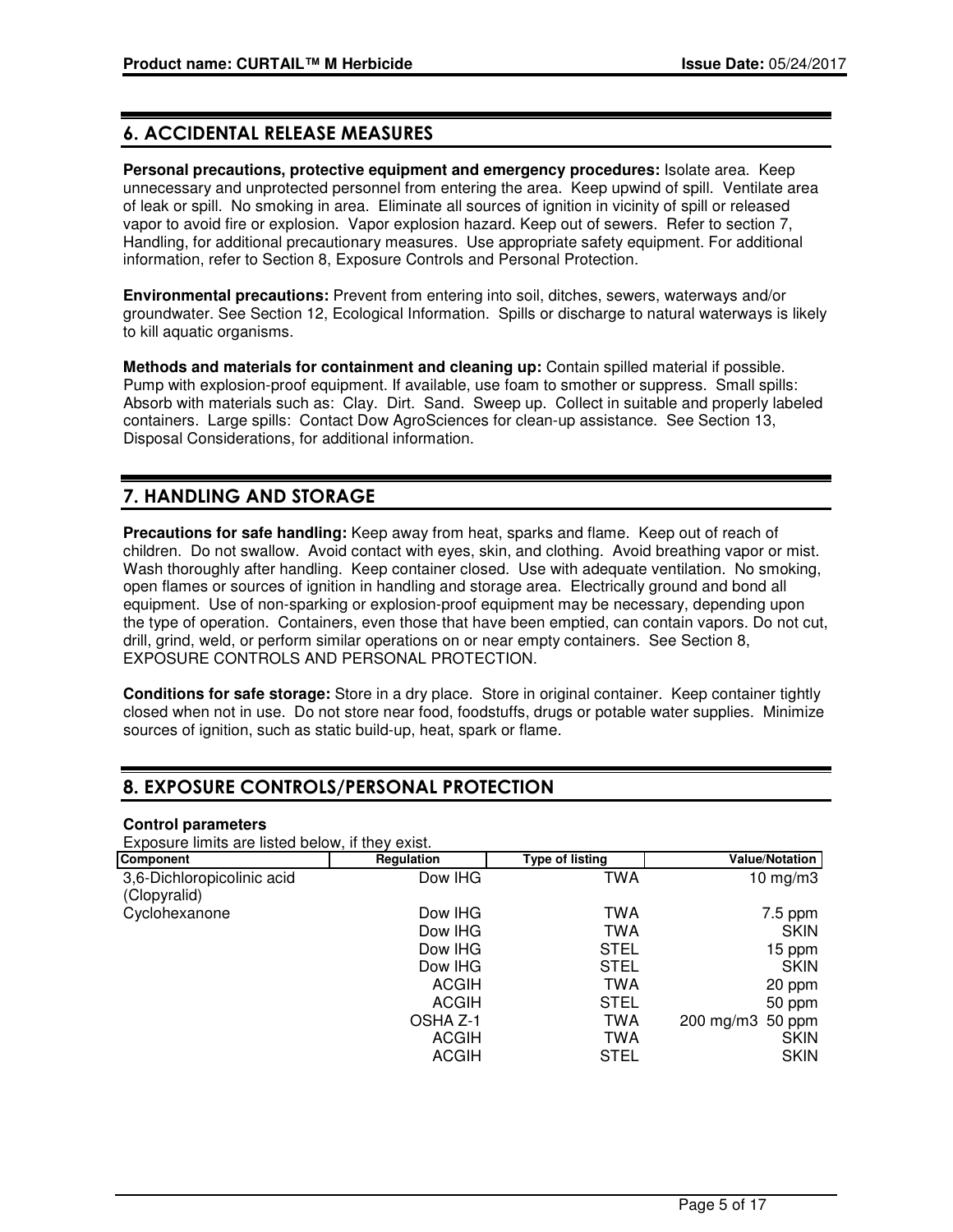| Solvent naphtha (petroleum),<br>light arom | Dow IHG      | TWA         | 100 mg/m $3$                   |
|--------------------------------------------|--------------|-------------|--------------------------------|
|                                            | Dow IHG      | <b>STEL</b> | 300 mg/m3                      |
|                                            | OSHA Z-1     | <b>TWA</b>  | 2,000 mg/m3 500 ppm            |
|                                            | <b>ACGIH</b> | <b>TWA</b>  | 200 mg/m3, total               |
|                                            |              |             | hydrocarbon vapor              |
| 1,2,4-Trimethylbenzene                     | <b>ACGIH</b> | <b>TWA</b>  | 25 ppm                         |
| 1,3,5-Trimethylbenzene                     | <b>ACGIH</b> | TWA         | 25 ppm                         |
| Cumene                                     | <b>ACGIH</b> | TWA         | 50 ppm                         |
|                                            | OSHA Z-1     | TWA         | 50 ppm<br>$245 \text{ mg/m}$ 3 |
|                                            | OSHA Z-1     | TWA         | <b>SKIN</b>                    |
|                                            | OSHA P0      | <b>TWA</b>  | 245 mg/m3 50 ppm               |
| Xylene                                     | <b>ACGIH</b> | <b>TWA</b>  | <b>BEI</b>                     |
|                                            | <b>ACGIH</b> | <b>STEL</b> | BEI                            |
|                                            | OSHA Z-1     | TWA         | 435 mg/m3<br>$100$ ppm         |
|                                            | <b>ACGIH</b> | <b>TWA</b>  | 100 ppm                        |
|                                            | <b>ACGIH</b> | <b>STEL</b> | 150 ppm                        |
|                                            |              |             |                                |

RECOMMENDATIONS IN THIS SECTION ARE FOR MANUFACTURING, COMMERCIAL BLENDING AND PACKAGING WORKERS. APPLICATORS AND HANDLERS SHOULD SEE THE PRODUCT LABEL FOR PROPER PERSONAL PROTECTIVE EQUIPMENT AND CLOTHING.

# **Exposure controls**

**Engineering controls:** Use engineering controls to maintain airborne level below exposure limit requirements or guidelines. If there are no applicable exposure limit requirements or guidelines, use only with adequate ventilation. Local exhaust ventilation may be necessary for some operations.

#### **Individual protection measures**

**Eye/face protection:** Use chemical goggles. If exposure causes eye discomfort, use a fullface respirator.

## **Skin protection**

**Hand protection:** Use gloves chemically resistant to this material when prolonged or frequently repeated contact could occur. Examples of preferred glove barrier materials include: Chlorinated polyethylene. Neoprene. Nitrile/butadiene rubber ("nitrile" or "NBR"). Polyethylene. Ethyl vinyl alcohol laminate ("EVAL"). Examples of acceptable glove barrier materials include: Butyl rubber. Natural rubber ("latex"). Polyvinyl chloride ("PVC" or "vinyl"). Viton. NOTICE: The selection of a specific glove for a particular application and duration of use in a workplace should also take into account all relevant workplace factors such as, but not limited to: Other chemicals which may be handled, physical requirements (cut/puncture protection, dexterity, thermal protection), potential body reactions to glove materials, as well as the I instructions/specifications provided by the glove supplier.

**Other protection:** Wear clean, body-covering clothing.

**Respiratory protection:** Respiratory protection should be worn when there is a potential to exceed the exposure limit requirements or guidelines. If there are no applicable exposure limit requirements or guidelines, use an approved respirator. Selection of air-purifying or positivepressure supplied-air will depend on the specific operation and the potential airborne concentration of the material. For emergency conditions, use an approved positive-pressure self-contained breathing apparatus.

The following should be effective types of air-purifying respirators: Organic vapor cartridge with a particulate pre-filter.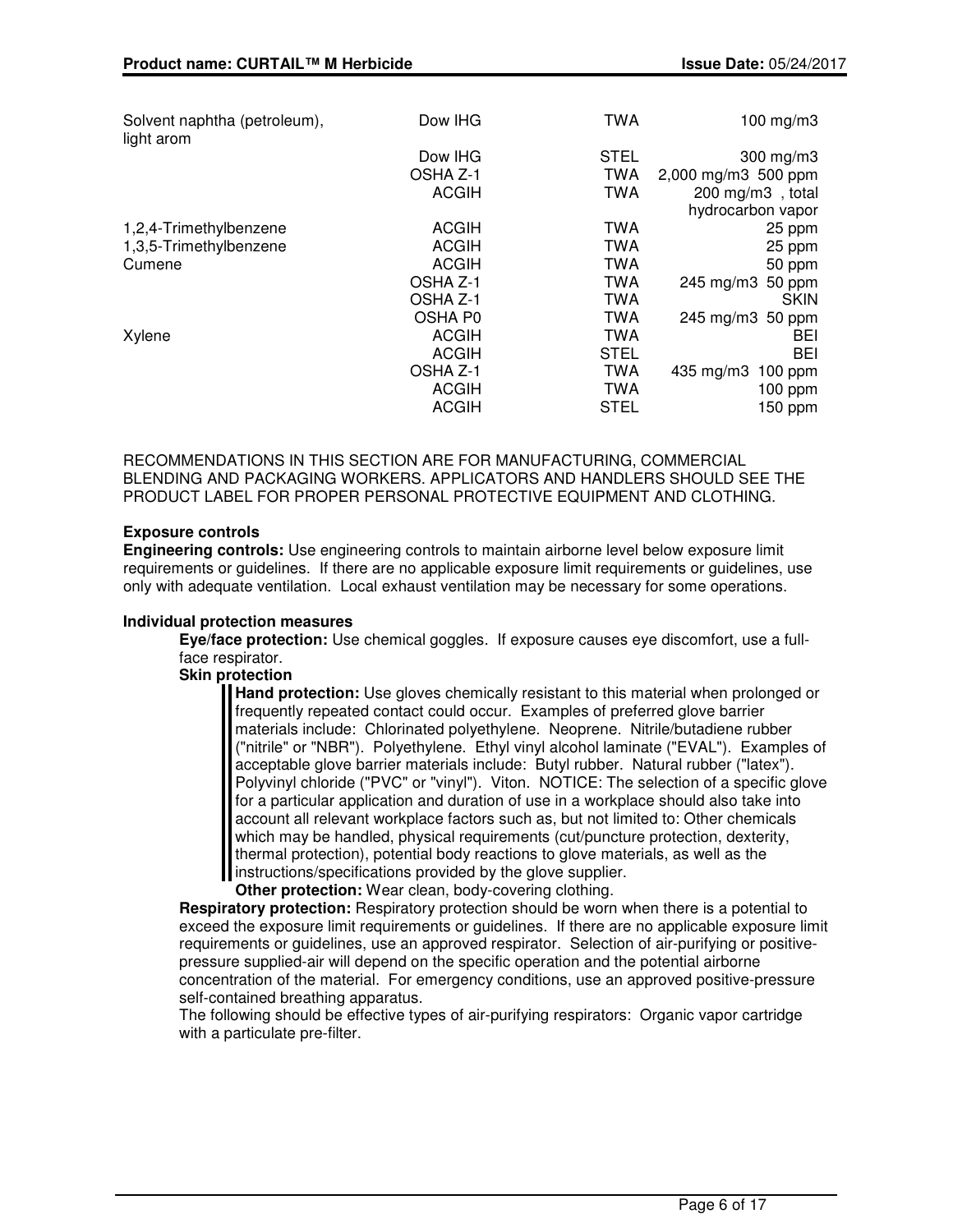# **9. PHYSICAL AND CHEMICAL PROPERTIES**

| Appearance                                      |                                                                      |
|-------------------------------------------------|----------------------------------------------------------------------|
| <b>Physical state</b>                           | Liquid.                                                              |
| Color                                           | Yellow                                                               |
| Odor                                            | Sweet                                                                |
| <b>Odor Threshold</b>                           | No data available                                                    |
| pH                                              | 2.8 pH Electrode                                                     |
| <b>Melting point/range</b>                      | Not applicable                                                       |
| <b>Freezing point</b>                           | No data available                                                    |
| Boiling point (760 mmHg)                        | 155 °C (311 °F) Literature (cyclohexanone)                           |
| <b>Flash point</b>                              | closed cup 57.9 °C (136.2 °F) Pensky-Martens Closed Cup<br>ASTM D 93 |
| <b>Evaporation Rate (Butyl Acetate</b><br>$= 1$ | No data available                                                    |
| Flammability (solid, gas)                       | No data available                                                    |
| <b>Lower explosion limit</b>                    | No data available                                                    |
| <b>Upper explosion limit</b>                    | No data available                                                    |
| <b>Vapor Pressure</b>                           | 10 mmHg at 23.5 °C (74.3 °F) No data available                       |
| Relative Vapor Density (air $= 1$ )             | >1                                                                   |
| Relative Density (water $= 1$ )                 | 1.1432 at 20 °C (68 °F) Pyknometer                                   |
| <b>Water solubility</b>                         | forms an emulsion                                                    |
| Partition coefficient: n-<br>octanol/water      | No data available                                                    |
| <b>Auto-ignition temperature</b>                | No data available                                                    |
| <b>Decomposition temperature</b>                | No test data available                                               |
| <b>Dynamic Viscosity</b>                        | 11.1 cP at 20 °C (68 °F) 5.7 cP at 40 °C (104 °F)                    |
| <b>Kinematic Viscosity</b>                      | No data available                                                    |
| <b>Explosive properties</b>                     | No                                                                   |
| <b>Oxidizing properties</b>                     | No significant increase (>5C) in temperature.                        |
| <b>Liquid Density</b>                           | 1.012 $g/cm3$                                                        |
| <b>Molecular weight</b>                         | No data available                                                    |

NOTE: The physical data presented above are typical values and should not be construed as a specification.

# **10. STABILITY AND REACTIVITY**

**Reactivity:** No dangerous reaction known under conditions of normal use.

**Chemical stability:** Thermally stable at typical use temperatures.

**Possibility of hazardous reactions:** Polymerization will not occur.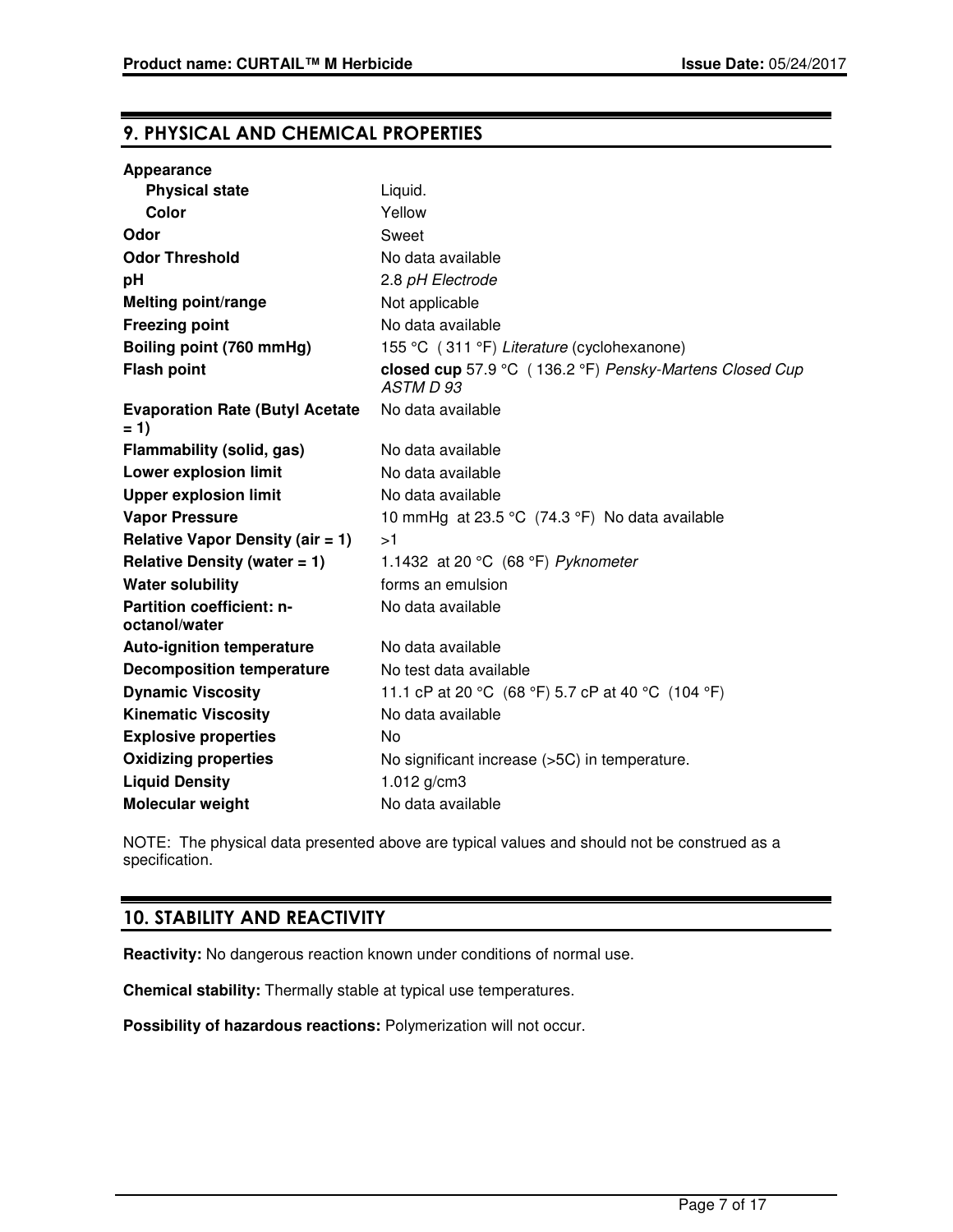**Conditions to avoid:** Some components of this product can decompose at elevated temperatures. Generation of gas during decomposition can cause pressure in closed systems.

**Incompatible materials:** Avoid contact with: Strong acids. Strong bases. Strong oxidizers. Avoid contact with metals such as: Ferrous metals. Lead.

**Hazardous decomposition products:** Decomposition products depend upon temperature, air supply and the presence of other materials. Toxic gases are released during decomposition.

# **11. TOXICOLOGICAL INFORMATION**

Toxicological information appears in this section when such data is available.

#### **Acute toxicity**

#### **Acute oral toxicity**

Low toxicity if swallowed. Small amounts swallowed incidentally as a result of normal handling operations are not likely to cause injury; however, swallowing larger amounts may cause injury.

For similar material(s): LD50, Rat, female, 1,478 mg/kg

## **Acute dermal toxicity**

Prolonged skin contact is unlikely to result in absorption of harmful amounts.

For similar material(s): LD50, Rabbit, male and female, > 2,000 mg/kg No deaths occurred at this concentration.

#### **Acute inhalation toxicity**

Prolonged excessive exposure to mist may cause adverse effects. May cause central nervous system effects. Symptoms of excessive exposure may be anesthetic or narcotic effects; dizziness and drowsiness may be observed. Excessive exposure may cause irritation to upper respiratory tract (nose and throat).

For similar material(s): LC50, Rat, male and female, 4 Hour, dust/mist, > 1.3 mg/l No deaths occurred at this concentration. Maximum attainable concentration.

#### **Skin corrosion/irritation**

Brief contact is essentially nonirritating to skin. Prolonged contact may cause skin irritation with local redness.

#### **Serious eye damage/eye irritation**

May cause moderate eye irritation. May cause slight temporary corneal injury. In humans, eye irritation resulted from brief (minutes) exposure to cyclohexanone vapor concentration of 50 ppm and above.

#### **Sensitization**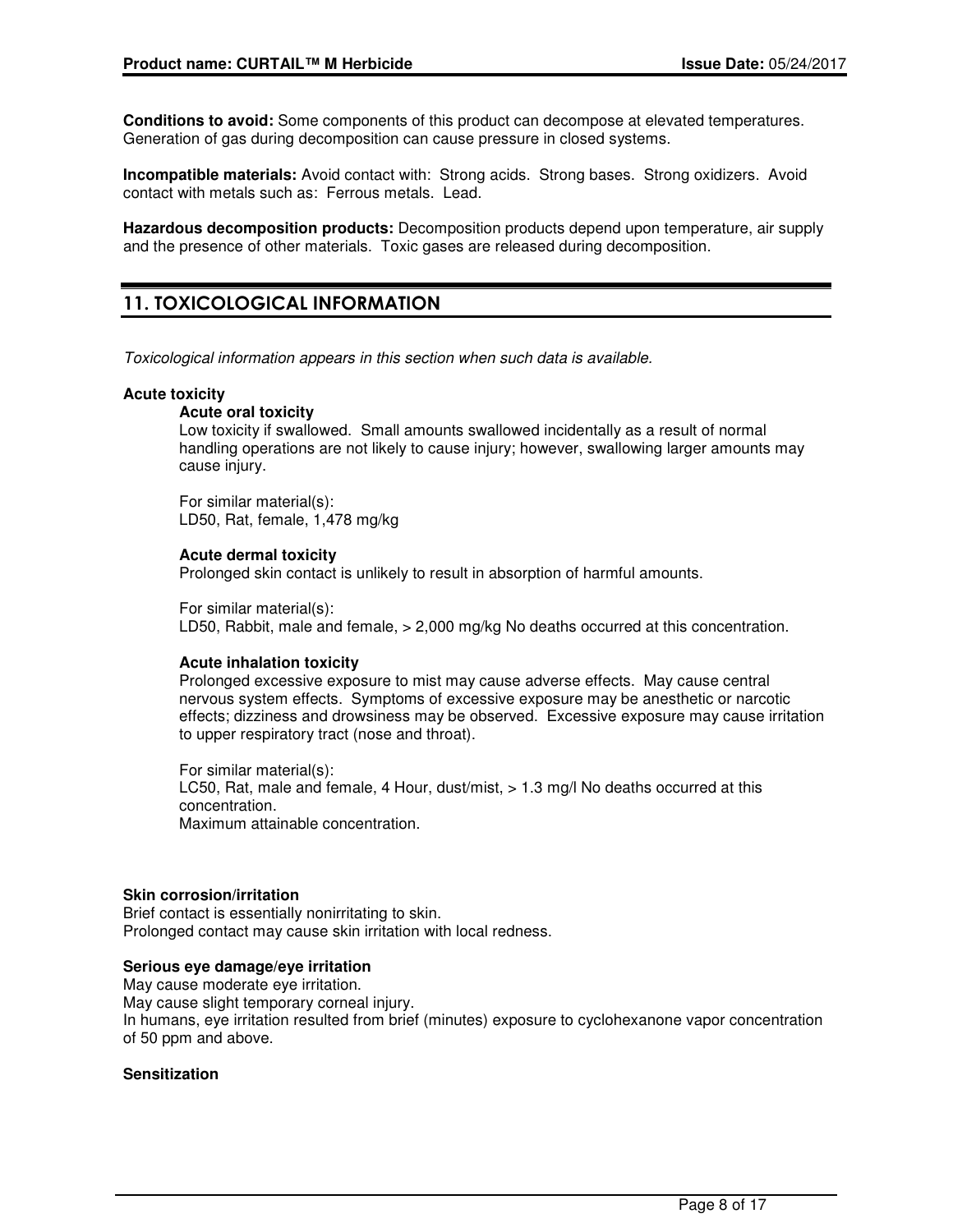For the active ingredient(s): Did not cause allergic skin reactions when tested in guinea pigs.

For respiratory sensitization: No relevant data found.

# **Specific Target Organ Systemic Toxicity (Single Exposure)**

May cause respiratory irritation.

## **Specific Target Organ Systemic Toxicity (Repeated Exposure)**

For similar active ingredient(s). 2-methyl-4-chlorophenoxyacetic acid (MCPA). In animals, effects have been reported on the following organs: Blood. Kidney. Liver. Testes.

Based on information for component(s): In animals, effects have been reported on the following organs: Blood. Central nervous system. Kidney. Liver. Respiratory tract.

## **Carcinogenicity**

For the active ingredient(s): Clopyralid. Did not cause cancer in laboratory animals.

For similar active ingredient(s). 2-methyl-4-chlorophenoxyacetic acid (MCPA). Did not cause cancer in laboratory animals.

For the minor component(s): Has caused cancer in laboratory animals. However, the relevance of this to humans is unknown.

#### **Teratogenicity**

Clopyralid caused birth defects in test animals, but only at greatly exaggerated doses that were severely toxic to the mothers. No birth defects were observed in animals given clopyralid at doses several times greater than those expected during normal exposure. For the active ingredient(s): MCPA-2-ethylhexyl. Has caused birth defects in laboratory animals only at doses toxic to the mother. Has been toxic to the fetus in laboratory animals at doses toxic to the mother.

Based on information for component(s): Has been toxic to the fetus in laboratory animals at doses toxic to the mother. Has caused birth defects in laboratory animals only at doses producing severe toxicity in the mother.

#### **Reproductive toxicity**

Based on information for component(s): In laboratory animal studies, effects on reproduction have been seen only at doses that produced significant toxicity to the parent animals. Cyclohexanone caused reduced growth and survival of offspring in an animal reproduction study. Dose levels producing this effect also caused central nervous system effects in parental animals. For the active ingredient(s): In animal studies, did not interfere with reproduction.

# **Mutagenicity**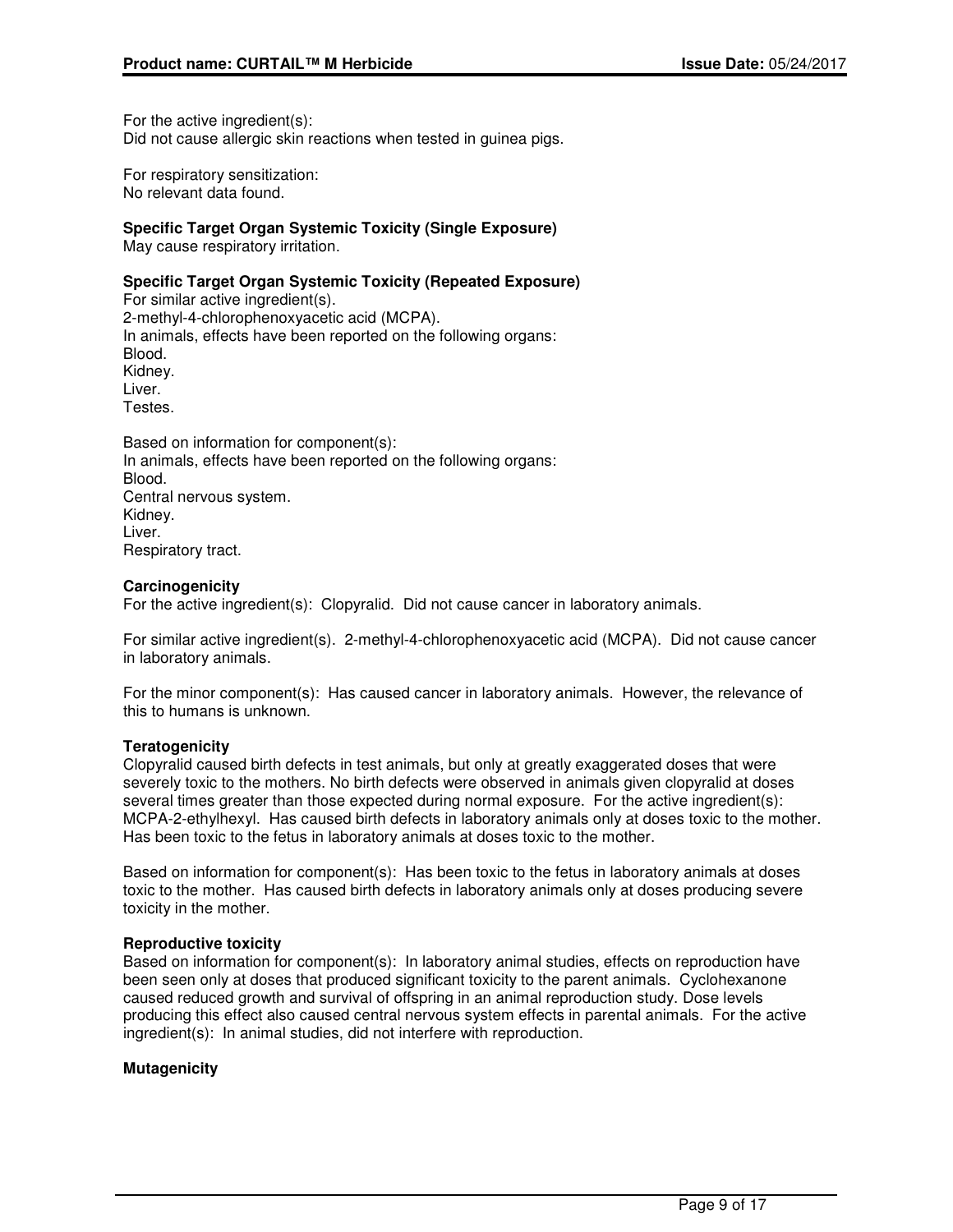For the active ingredient(s): In vitro genetic toxicity studies were negative. Animal genetic toxicity studies were negative.

Based on information for component(s): In vitro genetic toxicity studies were negative in some cases and positive in other cases. Animal genetic toxicity studies were inconclusive

#### **Aspiration Hazard**

May be fatal if swallowed and enters airways.

| Carcinogenicity |              |                                                                      |
|-----------------|--------------|----------------------------------------------------------------------|
| Component       | List         | <b>Classification</b>                                                |
| Cyclohexanone   | <b>ACGIH</b> | A3: Confirmed animal carcinogen with<br>unknown relevance to humans. |
| <b>Cumene</b>   | <b>IARC</b>  | Group 2B: Possibly carcinogenic to<br>humans                         |
|                 | US NTP       | Reasonably anticipated to be a human<br>carcinogen                   |

# **12. ECOLOGICAL INFORMATION**

Ecotoxicological information appears in this section when such data is available.

#### **Toxicity**

## **Acute toxicity to fish**

Material is slightly toxic to aquatic organisms on an acute basis (LC50/EC50 between 10 and 100 mg/L in the most sensitive species tested).

As product: LC50, Oncorhynchus mykiss (rainbow trout), static test, 96 Hour, 67.3 mg/l

For the active ingredient(s): LC50, Oncorhynchus mykiss (rainbow trout), 96 Hour, > 0.50 mg/l

#### **Acute toxicity to aquatic invertebrates**

For the active ingredient(s): EC50, Daphnia magna (Water flea), 48 Hour, 0.29 mg/l

#### **Acute toxicity to algae/aquatic plants**

Based on information for component(s): EC50, Skeletonema costatum (marine diatom), 96 Hour, Growth inhibition (cell density reduction), 0.17 mg/l

#### **Toxicity to Above Ground Organisms**

As product: Material is practically non-toxic to birds on an acute basis (LD50 > 2000 mg/kg).

oral LD50, Colinus virginianus (Bobwhite quail), 2706mg/kg bodyweight.

oral LD50, Apis mellifera (bees), 48 Hour, > 215,0µg/bee

contact LD50, Apis mellifera (bees), 48 Hour, > 200,0µg/bee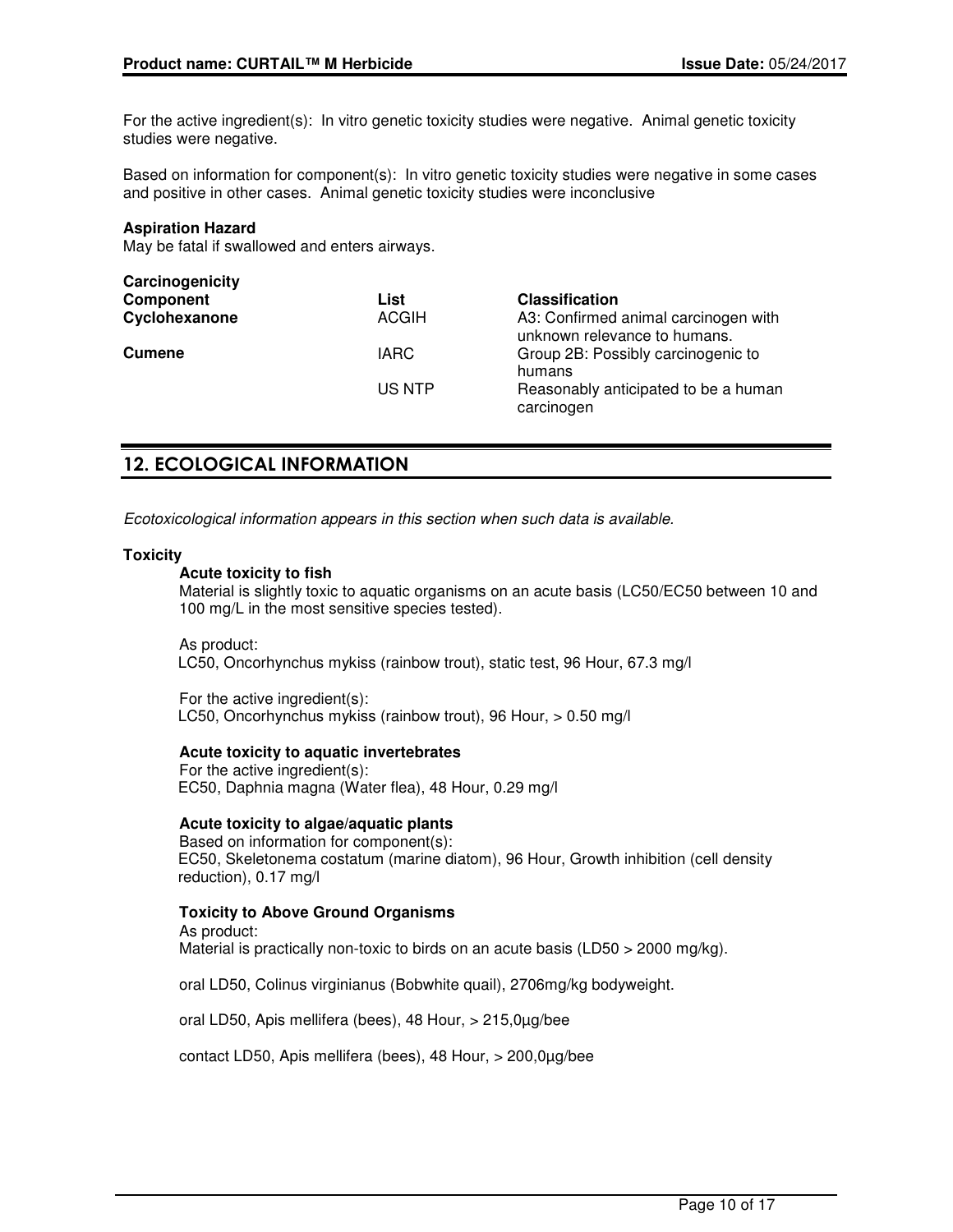# **Persistence and degradability**

## **3,6-Dichloropicolinic acid (Clopyralid)**

**Biodegradability:** Material is expected to biodegrade very slowly (in the environment). Fails to pass OECD/EEC tests for ready biodegradability. 10-day Window: Fail **Biodegradation:** 5 - 10 % **Exposure time:** 28 d **Method:** OECD Test Guideline 301B or Equivalent

**Theoretical Oxygen Demand:** 0.71 mg/mg

**Chemical Oxygen Demand:** 0.73 mg/mg

## **Biological oxygen demand (BOD)**

| <b>Incubation</b><br>Time | <b>BOD</b> |
|---------------------------|------------|
| 20d                       | $0\%$      |

**Stability in Water (1/2-life)** Hydrolysis, pH 4 - 9, Stable

**Photodegradation Test Type:** Half-life (direct photolysis) **Atmospheric half-life:** 261 d

# **MCPA 2-EHE: 2-Methyl-4-Chlorophenoxyacetic Acid 2-Ethylhexyl Ester**

**Biodegradability:** No relevant information found.

#### **Stability in Water (1/2-life)**

Hydrolysis, half-life, 76 d, pH 7, Half-life Temperature 25 °C, Measured Hydrolysis, half-life, 117 d, pH 9, Half-life Temperature 25 °C, Measured

#### **Cyclohexanone**

**Biodegradability:** Material is readily biodegradable. Passes OECD test(s) for ready biodegradability. 10-day Window: Not applicable **Biodegradation:** 87 % **Exposure time:** 14 d **Method:** OECD Test Guideline 301C or Equivalent 10-day Window: Pass **Biodegradation:** 90 - 100 % **Exposure time:** 28 d **Method:** OECD Test Guideline 301F

**Theoretical Oxygen Demand:** 2.61 mg/mg

#### **Photodegradation**

**Test Type:** Half-life (indirect photolysis) **Sensitizer:** OH radicals **Atmospheric half-life:** 10.6 Hour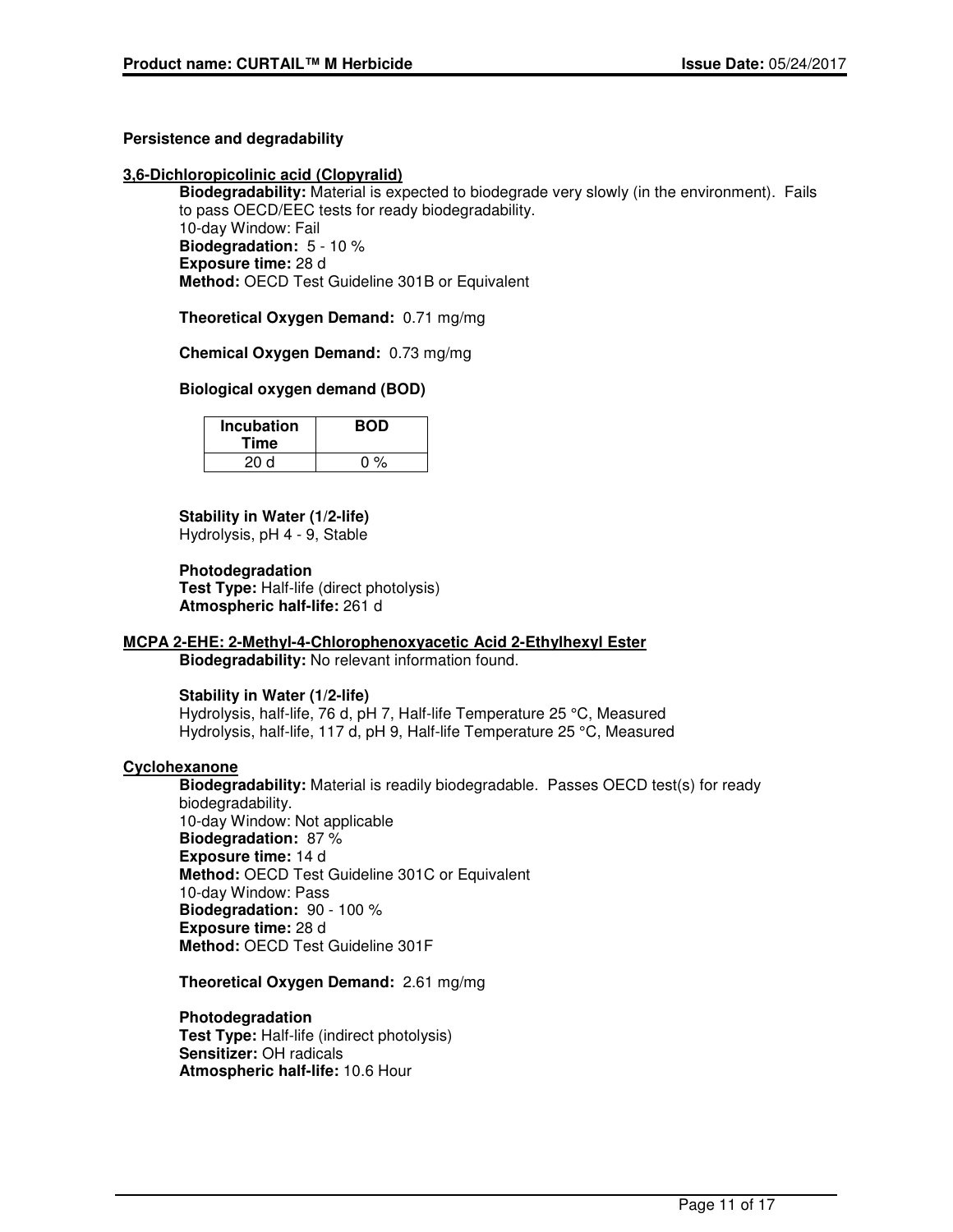**Method:** Estimated.

## **Solvent naphtha (petroleum), light arom**

**Biodegradability:** For the major component(s): Biodegradation under aerobic static laboratory conditions is high (BOD20 or BOD28/ThOD > 40%). For some component(s): Biodegradation under aerobic static laboratory conditions is low (BOD20 or BOD28/ThOD between 2.5 and 10%).

# **1,2,4-Trimethylbenzene**

**Biodegradability:** Material is expected to biodegrade very slowly (in the environment). Fails to pass OECD/EEC tests for ready biodegradability. 10-day Window: Not applicable **Biodegradation:** 4 - 18 % **Exposure time:** 28 d **Method:** OECD Test Guideline 301C or Equivalent

**Theoretical Oxygen Demand:** 3.19 mg/mg

## **Photodegradation**

**Test Type:** Half-life (indirect photolysis) **Sensitizer:** OH radicals **Atmospheric half-life:** 0.641 d **Method:** Estimated.

## **1,3,5-Trimethylbenzene**

**Biodegradability:** Based on stringent OECD test guidelines, this material cannot be considered as readily biodegradable; however, these results do not necessarily mean that the material is not biodegradable under environmental conditions.

10-day Window: Not applicable **Biodegradation:** 0 % **Exposure time:** 28 d **Method:** OECD Test Guideline 301C or Equivalent 10-day Window: Not applicable **Biodegradation:** 50 % **Exposure time:** 4.4 d **Method:** Calculated.

**Theoretical Oxygen Demand:** 3.19 mg/mg

# **Photodegradation**

**Test Type:** Half-life (indirect photolysis) **Sensitizer:** OH radicals **Atmospheric half-life:** 3.7 Hour **Method:** Estimated.

# **Cumene**

**Biodegradability:** Material is readily biodegradable. Passes OECD test(s) for ready biodegradability. 10-day Window: Pass **Biodegradation:** 86 % **Exposure time:** 28 d **Method:** OECD Test Guideline 301D or Equivalent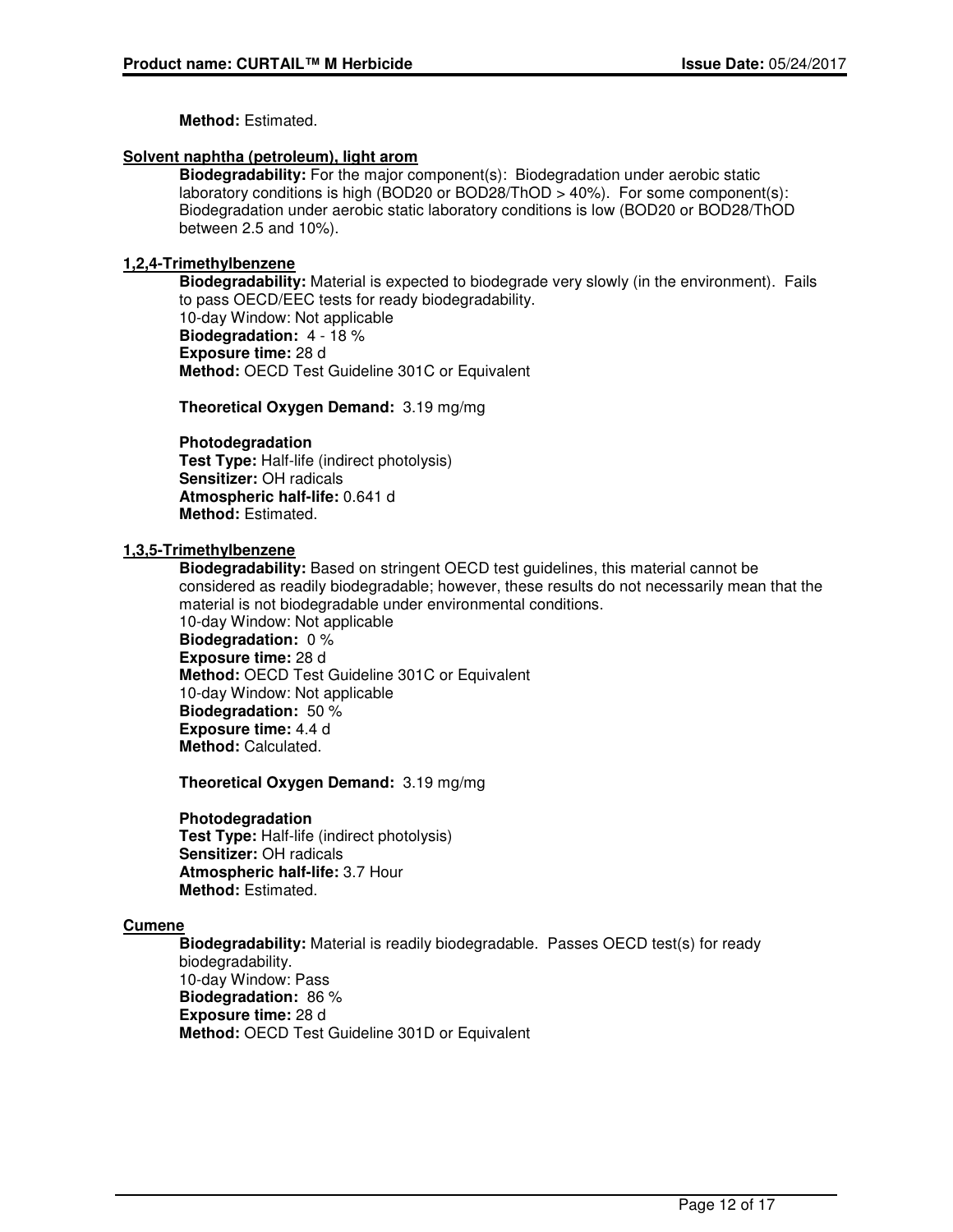**Theoretical Oxygen Demand:** 3.20 mg/mg Estimated.

## **Biological oxygen demand (BOD)**

| Incubation<br>Time | <b>BOD</b> |
|--------------------|------------|
| 5 d                | 40%        |
| 10 d               | 62%        |
| 20 d               | 70%        |

#### **Photodegradation**

**Test Type:** Half-life (indirect photolysis) **Sensitizer:** OH radicals **Atmospheric half-life:** 1.55 d **Method:** Estimated.

#### **Xylene**

**Biodegradability:** Material is expected to be readily biodegradable. 10-day Window: Pass **Biodegradation:** > 60 % **Exposure time:** 10 d **Method:** OECD Test Guideline 301F or Equivalent

## **Theoretical Oxygen Demand:** 3.17 mg/mg

# **Biological oxygen demand (BOD)**

| <b>Incubation</b><br>Time | <b>BOD</b> |
|---------------------------|------------|
| 5 d                       | 37.000%    |
| 10 d                      | 58.000 %   |
| 20 d                      | 72.000 %   |

#### **Photodegradation**

**Test Type:** Half-life (indirect photolysis) **Sensitizer:** OH radicals **Atmospheric half-life:** 19.7 Hour **Method:** Estimated.

#### **Balance**

**Biodegradability:** No relevant data found.

# **Bioaccumulative potential**

**Bioaccumulation:** No data available.

## **Mobility in soil**

**3,6-Dichloropicolinic acid (Clopyralid)**

Potential for mobility in soil is very high (Koc between 0 and 50). **Partition coefficient (Koc):** 4.9

#### **MCPA 2-EHE: 2-Methyl-4-Chlorophenoxyacetic Acid 2-Ethylhexyl Ester**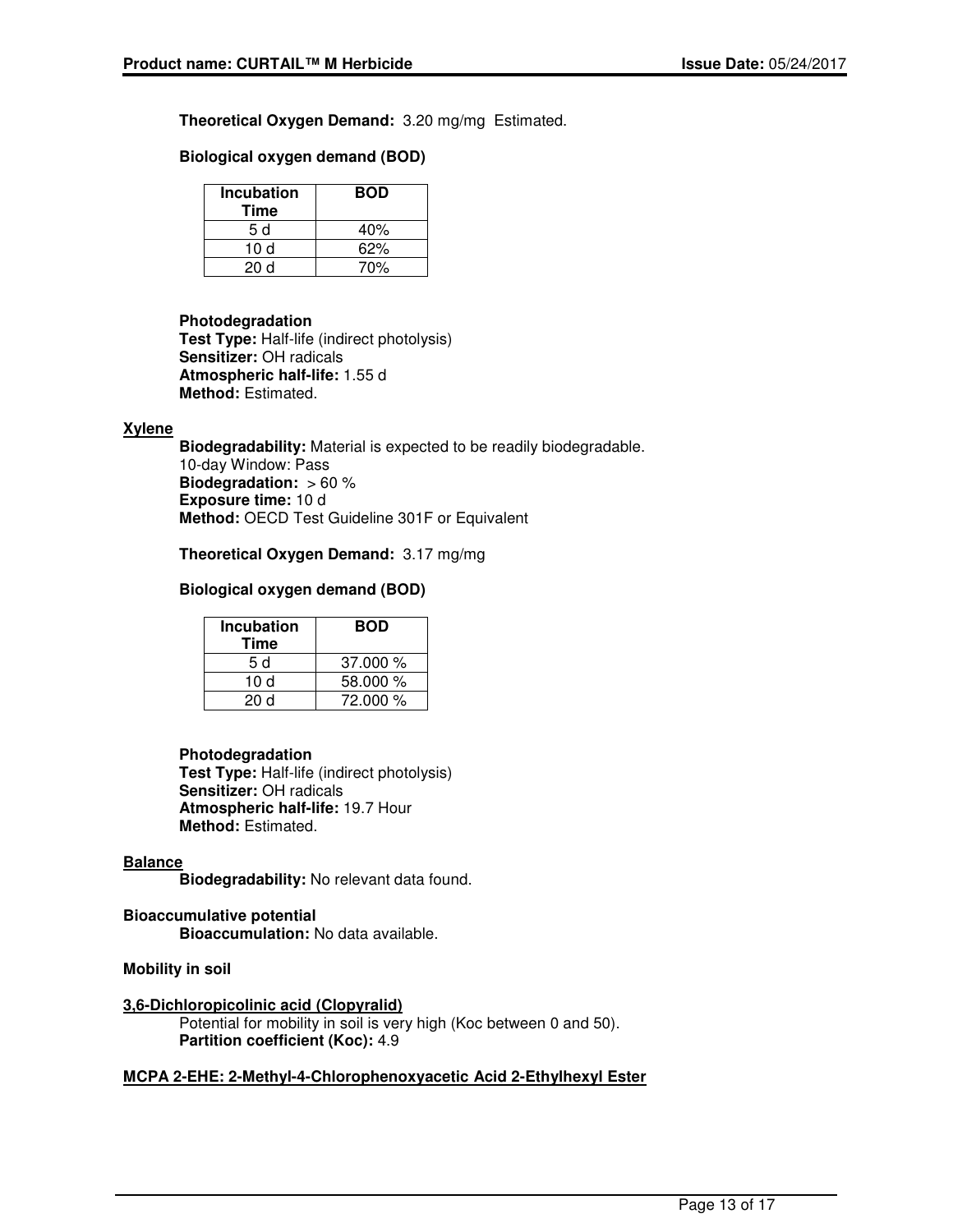**Partition coefficient (Koc):** 10500 Estimated.

## **Cyclohexanone**

Potential for mobility in soil is very high (Koc between 0 and 50). **Partition coefficient (Koc):** 15 Estimated.

# **Solvent naphtha (petroleum), light arom**

For the major component(s): Potential for mobility in soil is low (Koc between 500 and 2000).

## **1,2,4-Trimethylbenzene**

Potential for mobility in soil is low (Koc between 500 and 2000). **Partition coefficient (Koc):** 720 Estimated.

## **1,3,5-Trimethylbenzene**

Potential for mobility in soil is low (Koc between 500 and 2000). **Partition coefficient (Koc):** 741.65 Estimated.

## **Cumene**

Potential for mobility in soil is low (Koc between 500 and 2000). **Partition coefficient (Koc):** 800 - 2800 Estimated.

## **Xylene**

Potential for mobility in soil is medium (Koc between 150 and 500). **Partition coefficient (Koc):** 443 Estimated.

## **Balance**

No relevant data found.

# **13. DISPOSAL CONSIDERATIONS**

**Disposal methods:** If wastes and/or containers cannot be disposed of according to the product label directions, disposal of this material must be in accordance with your local or area regulatory authorities. This information presented below only applies to the material as supplied. The identification based on characteristic(s) or listing may not apply if the material has been used or otherwise contaminated. It is the responsibility of the waste generator to determine the toxicity and physical properties of the material generated to determine the proper waste identification and disposal methods in compliance with applicable regulations. If the material as supplied becomes a waste, follow all applicable regional, national and local laws.

# **14. TRANSPORT INFORMATION**

**DOT**

**UN number** NA 1993 **Class** CBL **Packing group** III **Reportable Quantity** Cyclohexanone

**Proper shipping name** Combustible liquid, n.o.s.(AROMATIC NAPHTHA, Cyclohexanone)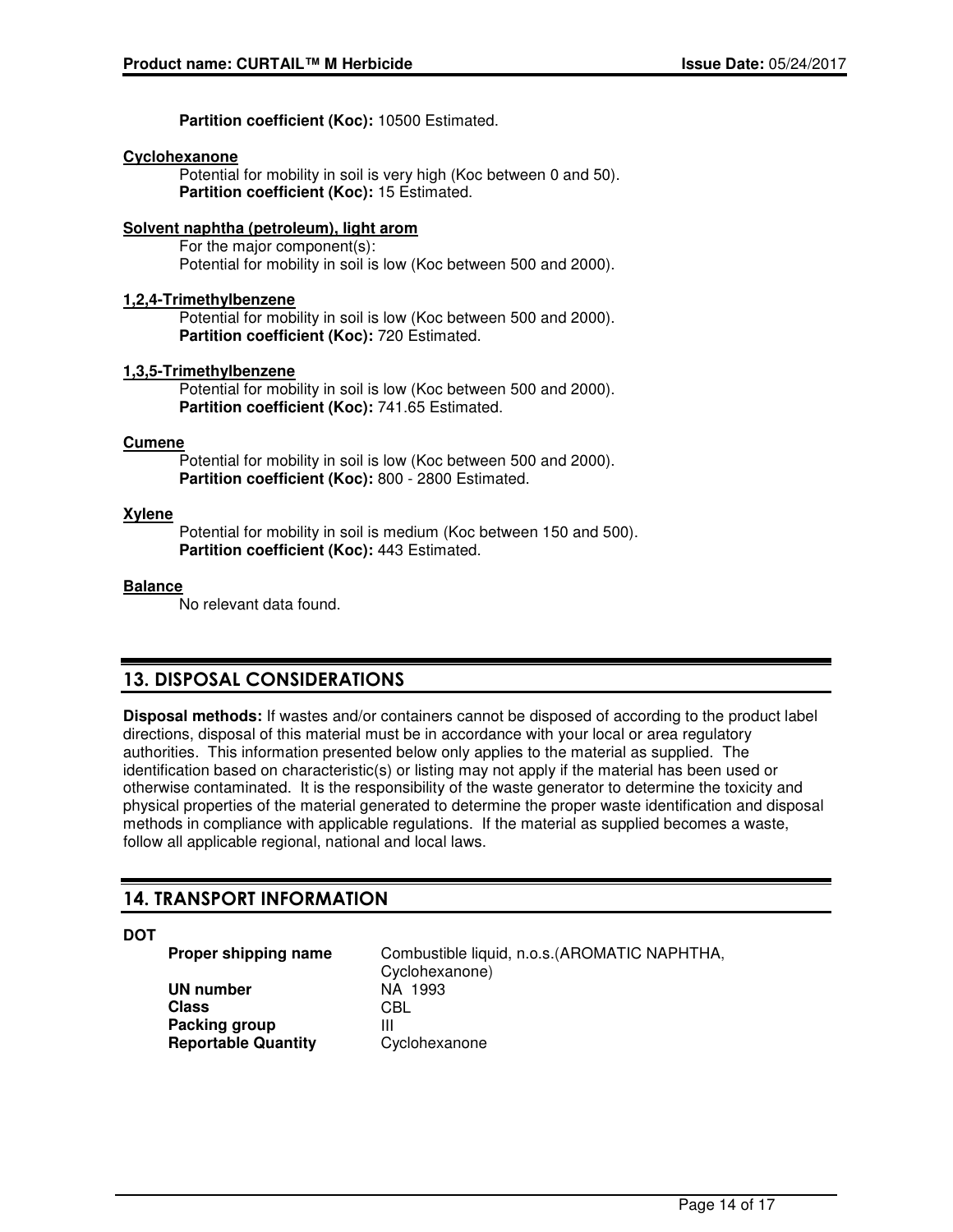**Classification for SEA transport (IMO-IMDG):**

| Proper shipping name                          | FLAMMABLE LIQUID, N.O.S. (AROMATIC NAPHTHA,                                   |
|-----------------------------------------------|-------------------------------------------------------------------------------|
|                                               | Cyclohexanone)                                                                |
| <b>UN number</b>                              | UN 1993                                                                       |
| Class                                         | 3                                                                             |
| Packing group                                 | Ш                                                                             |
| <b>Marine pollutant</b>                       | MCPA 2-EHE: 2-Methyl-4-Chlorophenoxyacetic Acid 2-<br><b>Ethylhexyl Ester</b> |
| <b>Transport in bulk</b>                      | Consult IMO regulations before transporting ocean bulk                        |
| according to Annex I or II                    |                                                                               |
| of MARPOL 73/78 and the                       |                                                                               |
| <b>IBC or IGC Code</b>                        |                                                                               |
| Classification for AIR transport (IATA/ICAO): |                                                                               |
| Proper shipping name                          | Flammable liquid, n.o.s. (AROMATIC NAPHTHA,<br>Cyclohexanone)                 |
| <b>UN number</b>                              | <b>UN 1993</b>                                                                |
| <b>Class</b>                                  | 3                                                                             |
| Packing group                                 | Ш                                                                             |
|                                               |                                                                               |

This information is not intended to convey all specific regulatory or operational requirements/information relating to this product. Transportation classifications may vary by container volume and may be influenced by regional or country variations in regulations. Additional transportation system information can be obtained through an authorized sales or customer service representative. It is the responsibility of the transporting organization to follow all applicable laws, regulations and rules relating to the transportation of the material.

# **15. REGULATORY INFORMATION**

**Superfund Amendments and Reauthorization Act of 1986 Title III (Emergency Planning and Community Right-to-Know Act of 1986) Sections 311 and 312** Fire Hazard Acute Health Hazard

# **Superfund Amendments and Reauthorization Act of 1986 Title III (Emergency Planning and Community Right-to-Know Act of 1986) Section 313**

The following components are subject to reporting levels established by SARA Title III, Section 313:<br>Components<br>CASRN **Components** 1,2,4-Trimethylbenzene 95-63-6

# **Pennsylvania Worker and Community Right-To-Know Act:**

The following chemicals are listed because of the additional requirements of Pennsylvania law:

| <b>Components</b>                           | <b>CASRN</b> |
|---------------------------------------------|--------------|
| Cyclohexanone                               | 108-94-1     |
| 1,2,4-Trimethylbenzene                      | 95-63-6      |
| Solvent naphtha (petroleum), light aromatic | 64742-95-6   |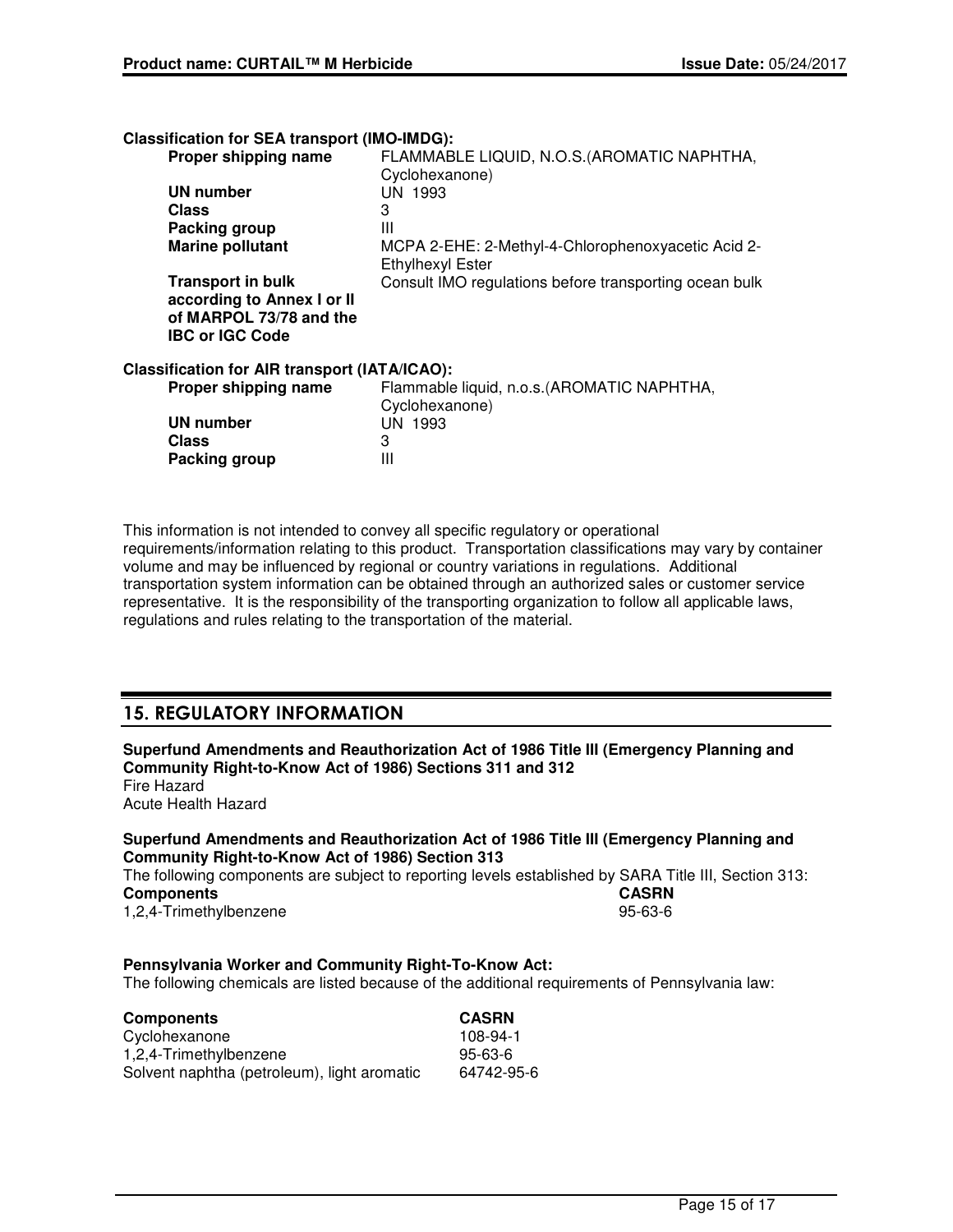# **California Proposition 65 (Safe Drinking Water and Toxic Enforcement Act of 1986)**

WARNING: This product contains a chemical(s) known to the State of California to cause cancer.

## **California Proposition 65 (Safe Drinking Water and Toxic Enforcement Act of 1986)**

WARNING: This product contains a chemical(s) known to the State of California to cause birth defects or other reproductive harm.

## **United States TSCA Inventory (TSCA)**

This product contains chemical substance(s) exempt from U.S. EPA TSCA Inventory requirements. It is regulated as a pesticide subject to Federal Insecticide, Fungicide, and Rodenticide Act (FIFRA) requirements.

## **Federal Insecticide, Fungicide and Rodenticide Act**

EPA Registration Number: 62719-086

This chemical is a pesticide product registered by the Environmental Protection Agency and is subject to certain labeling requirements under federal pesticide law. These requirements differ from the classification criteria and hazard information required for safety data sheets, and for workplace labels of non-pesticide chemicals. Following is the hazard information as required on the pesticide label:

# CAUTION

Causes moderate eye irritation

Harmful if swallowed, inhaled or absorbed through the skin.

# **16. OTHER INFORMATION**

# **Hazard Rating System**

**NFPA**

| ire: | Reactivity |
|------|------------|
|      |            |

#### **Revision**

Identification Number: 101199379 / A211 / Issue Date: 05/24/2017 / Version: 9.0 DAS Code: XRM-5171

Most recent revision(s) are noted by the bold, double bars in left-hand margin throughout this document.

#### **Legend**

| <b>ACGIH</b>    | USA. American Conference of Governmental Industrial Hygienists (ACGIH)<br>Threshold Limit Values (TLV) |
|-----------------|--------------------------------------------------------------------------------------------------------|
| <b>BEI</b>      | <b>Biological Exposure Indices</b>                                                                     |
| Dow IHG         | Dow Industrial Hygiene Guideline                                                                       |
| <b>OSHA PO</b>  | USA. OSHA - TABLE Z-1 Limits for Air Contaminants - 1910.1000                                          |
| <b>OSHA Z-1</b> | USA. Occupational Exposure Limits (OSHA) - Table Z-1 Limits for Air                                    |
|                 | Contaminants                                                                                           |
| <b>SKIN</b>     | Absorbed via skin                                                                                      |
| <b>STEL</b>     | Short-term exposure limit                                                                              |
| <b>TWA</b>      | 8-hour time weighted average                                                                           |